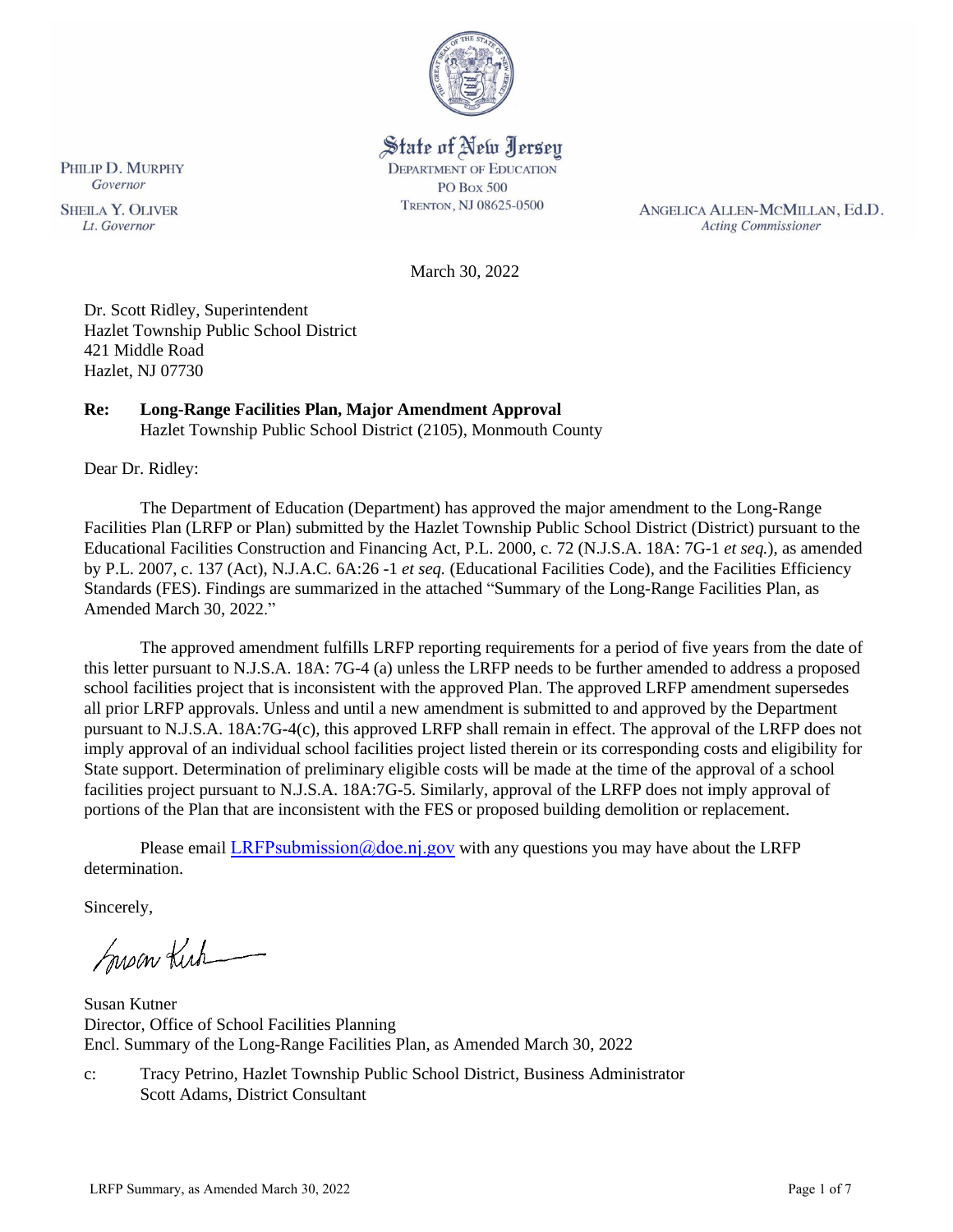# **Hazlet Township Public School District (2105) Summary of the Long-Range Facilities Plan, as Amended March 30, 2022**

The Department of Education (Department) has completed its review of the major amendment to the Long-Range Facilities Plan (LRFP or Plan) submitted by the Hazlet Township Public School District (District) pursuant to the Educational Facilities Construction and Financing Act, P.L. 2000, c. 72 (N.J.S.A. 18A: 7G-1 *et seq.*), as amended by P.L. 2007, c. 137 (Act), N.J.A.C. 6A:26-1 et seq. (Educational Facilities Code), and the Facilities Efficiency Standards (FES).

The following provides a summary of the District's approved amended LRFP. The summary is based on the standards set forth in the Act, the Educational Facilities Code, the FES, District-reported information in the Department's LRFP reporting system, and supporting documentation. The referenced reports in *italic* text are standard reports available on the Department's LRFP website.

#### **1. Inventory Overview**

The District is classified as a Regular Operating District (ROD) for funding purposes. It provides services for students in grades PK-12.

The District identified existing and proposed schools, sites, buildings, rooms, and site amenities in its LRFP. Table 1 lists the number of existing and proposed district schools, sites, and buildings. Detailed information can be found in the *School Asset Inventory Report* and the *Site Asset Inventory Report.*

**As directed by the Department, school facilities projects that have received initial approval by the Department and have been approved by the voters, if applicable, are represented as "existing" in the LRFP.** Approved projects that include new construction and/or the reconfiguration/reassignment of existing program space are as follows: n/a.

| Category                                     | <b>Existing</b> | <b>Proposed</b> |
|----------------------------------------------|-----------------|-----------------|
| Number of Schools (assigned DOE school code) |                 |                 |
| Number of School Buildings <sup>1</sup>      |                 | 10              |
| Number of Non-School Buildings <sup>2</sup>  |                 |                 |
| Number of Vacant Buildings                   |                 |                 |
| Number of Sites                              |                 |                 |

#### **Table 1: Number of Schools, School Buildings, and Sites**

Based on the existing facilities inventory submitted by the District:

- **Exercise** Schools using leased buildings (short or long-term):  $n/a$
- Schools using temporary classroom units (TCUs), excluding TCUs supporting construction: n/a
- $\blacksquare$  Vacant/unassigned school buildings:  $n/a$

*<sup>1</sup>* Includes district-owned buildings and long-term leases serving students in district-operated programs

<sup>&</sup>lt;sup>2</sup> Includes occupied district-owned buildings not associated with a school, such as administrative buildings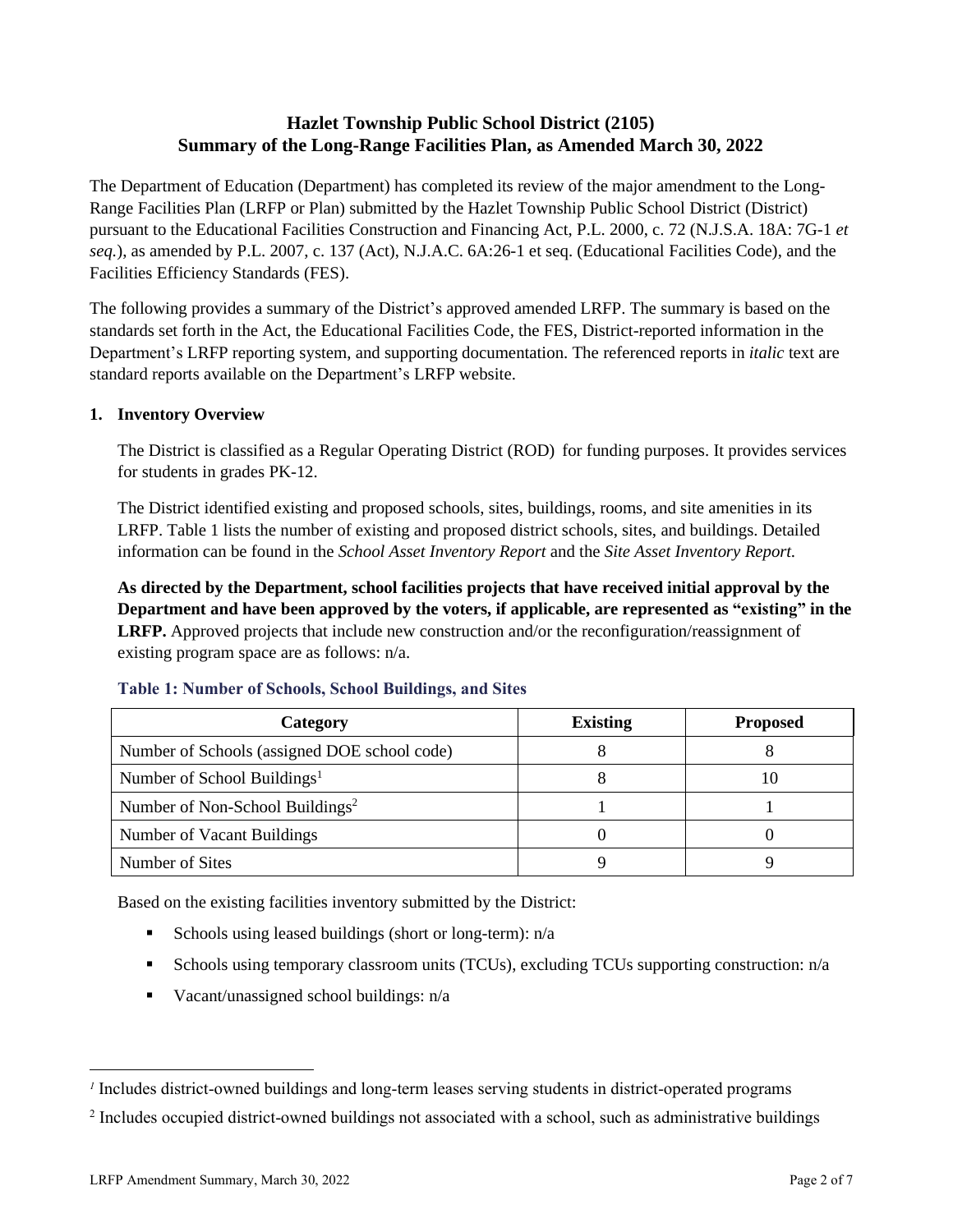# **Findings:**

The Department has determined that the proposed inventory is adequate for approval of the District's LRFP amendment. However, the LRFP determination does not imply approval of an individual school facilities project listed within the LRFP; the District must submit individual project applications for project approval.

# **2. District Enrollments**

The District determined the number of students, or "proposed enrollments," to be accommodated for LRFP planning purposes on a district-wide basis and in each school.

The Department minimally requires the submission of a standard cohort-survival projection using historic enrollment data from the Application for School State Aid (ASSA) or NJ Smart. The cohort-survival method projection method forecasts future students based upon the survival of the existing student population as it moves from grade to grade. A survival ratio of less than 1.00 indicates a loss of students, while a survival ratio of more than 1.00 indicates the class size is increasing. For example, if a survival ratio tracking first to second grade is computed to be 1.05, the grade size is increasing by 5% from one year to the next. The cohort-survival projection methodology works well for communities with stable demographic conditions. Atypical events impacting housing or enrollments, such as an economic downturn that halts new housing construction or the opening of a charter or private school, typically makes a cohort-survival projection less reliable.

# **Proposed enrollments are based on a standard cohort-survival enrollment projection.**

Adequate supporting documentation was submitted to the Department to justify the proposed enrollments. Table 2 provides a comparison of existing and projected enrollments. All totals include special education students.

|                              | <b>Existing Enrollments</b> | <b>District Proposed Enrollments</b> |
|------------------------------|-----------------------------|--------------------------------------|
| <b>Grades</b>                | 2020-21                     | 2025-26                              |
| PK (excl. private providers) | 86                          | 120                                  |
| Grades K to 5                | 1,148                       | 1,179                                |
| Grades 6 to 8                | 593                         | 516                                  |
| Grades 9 to 12               | 893                         | 676                                  |
| <b>Totals PK to 12</b>       | 2,720                       | 2,491                                |

# **Table 2: Enrollments**

# **Findings:**

The Department has determined the District's proposed enrollments to be acceptable for approval of the District's LRFP amendment. The Department will require a current enrollment projection at the time an application for a school facilities project is submitted incorporating the District's most recent enrollments in order to verify that the LRFP's planned capacity is appropriate for the updated enrollments.

# **3. District Practices Capacity**

Based on information provided in the room inventories, District Practices Capacity was calculated for each school building to determine whether adequate capacity is proposed for the projected enrollments based on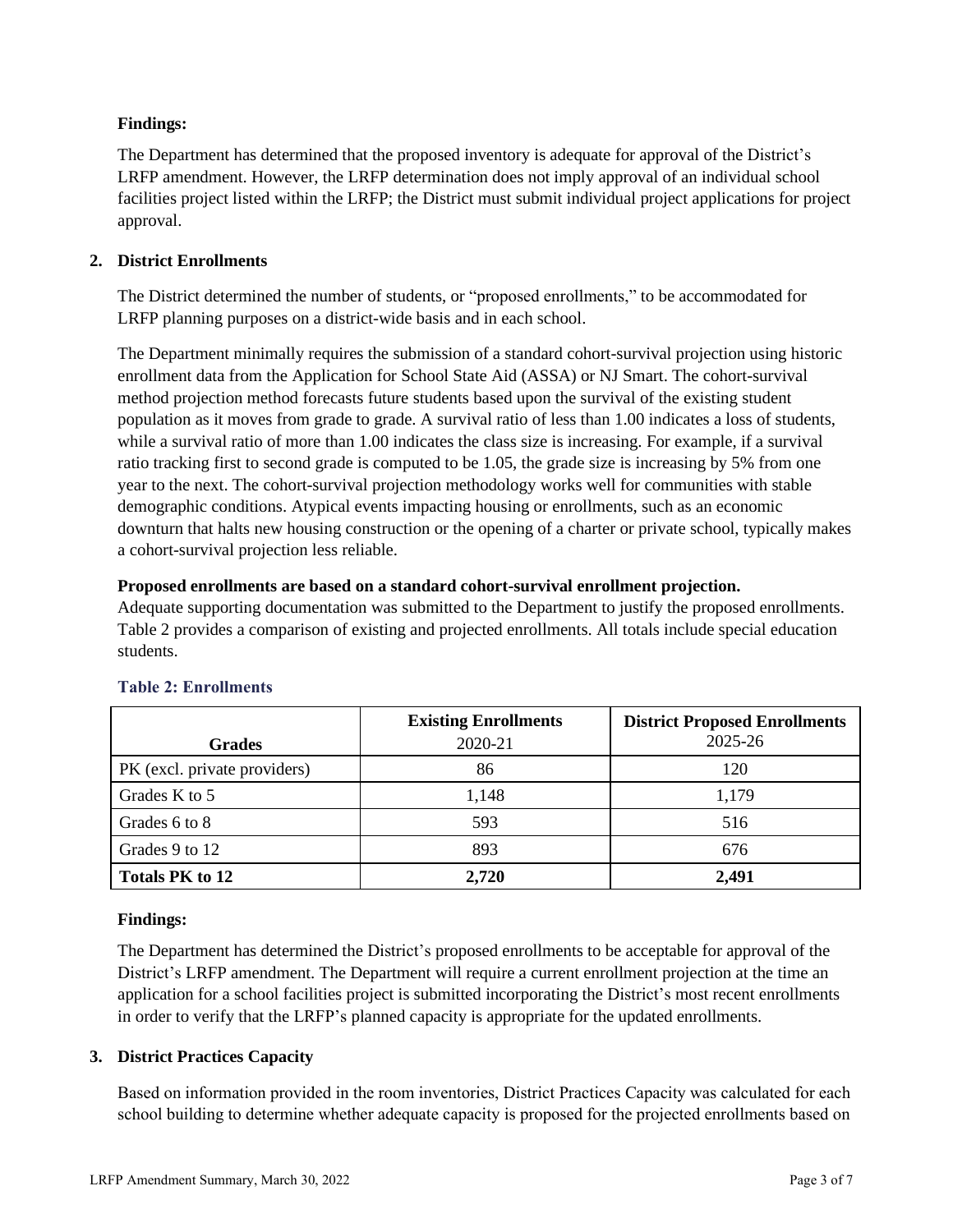district scheduling and class size practices. The capacity totals assume instructional buildings can be fully utilized regardless of school sending areas, transportation, and other operational issues. The calculations only consider district-owned buildings and long-term leases; short term leases and temporary buildings are excluded. **A capacity utilization factor of 90% for classrooms serving grades K–8 and 85% for classrooms serving grades 9–12 is applied in accordance with the FES.** No capacity utilization factor is applied to preschool classrooms.

In certain cases, districts may achieve adequate District Practices Capacity to accommodate enrollments but provide inadequate square feet per student in accordance with the FES, resulting in educational adequacy issues and "Unhoused Students." Unhoused students are considered in the "Functional Capacity" calculations used to determine potential State support for school facilities projects and are analyzed in Section 4.

Table 3 provides a summary of proposed enrollments and existing and proposed District-wide capacities. Detailed information can be found in the LRFP website reports titled *FES and District Practices Capacity Report, Existing Rooms Inventory Report, and Proposed Rooms Inventory Report.*

| <b>Grades</b>              | <b>Proposed</b><br><b>Enrollments</b> | <b>Existing</b><br><b>District</b><br><b>Practices</b><br>Capacity | <b>Existing</b><br>Deviation* | <b>Proposed</b><br><b>District</b><br><b>Practices</b><br>Capacity | <b>Proposed</b><br>Deviation* |
|----------------------------|---------------------------------------|--------------------------------------------------------------------|-------------------------------|--------------------------------------------------------------------|-------------------------------|
| Elementary (PK to 5)       | 1,299                                 | 1,274.23                                                           | $-24.77$                      | 1,274.23                                                           | $-24.77$                      |
| Middle $(6 \text{ to } 8)$ | 516                                   | 531.17                                                             | 15.17                         | 531.17                                                             | 15.17                         |
| High $(9 \text{ to } 12)$  | 676                                   | 706.35                                                             | 30.35                         | 706.35                                                             | 30.35                         |
| <b>District Totals</b>     | 2,491                                 | 2,511.75                                                           | 20.75                         | 2,511.75                                                           | 20.75                         |

# **Table 3: District Practices Capacity Analysis**

*\** Positive numbers signify surplus capacity; negative numbers signify inadequate capacity. Negative values for District Practices capacity are acceptable for approval if proposed enrollments do not exceed 100% capacity utilization.

Considerations:

- Based on the proposed enrollments and existing room inventories, the District is projected to have inadequate capacity for the following grade groups, assuming all school buildings can be fully utilized (100% capacity utilization): n/a
- Adequate justification has been provided by the District if the proposed capacity for a school significantly deviates from the proposed enrollments. Generally, surplus capacity is acceptable for LRFP approval if additional capacity is not proposed through new construction.

# **Findings:**

The Department has determined that proposed District capacity, in accordance with the proposed enrollments, is adequate for approval of the District's LRFP amendment. The Department will require a current enrollment projection at the time an application for a school facilities project is submitted, incorporating the District's most recent Fall Enrollment Report, in order to verify that the LRFP's planned capacity meets the District's updated enrollments.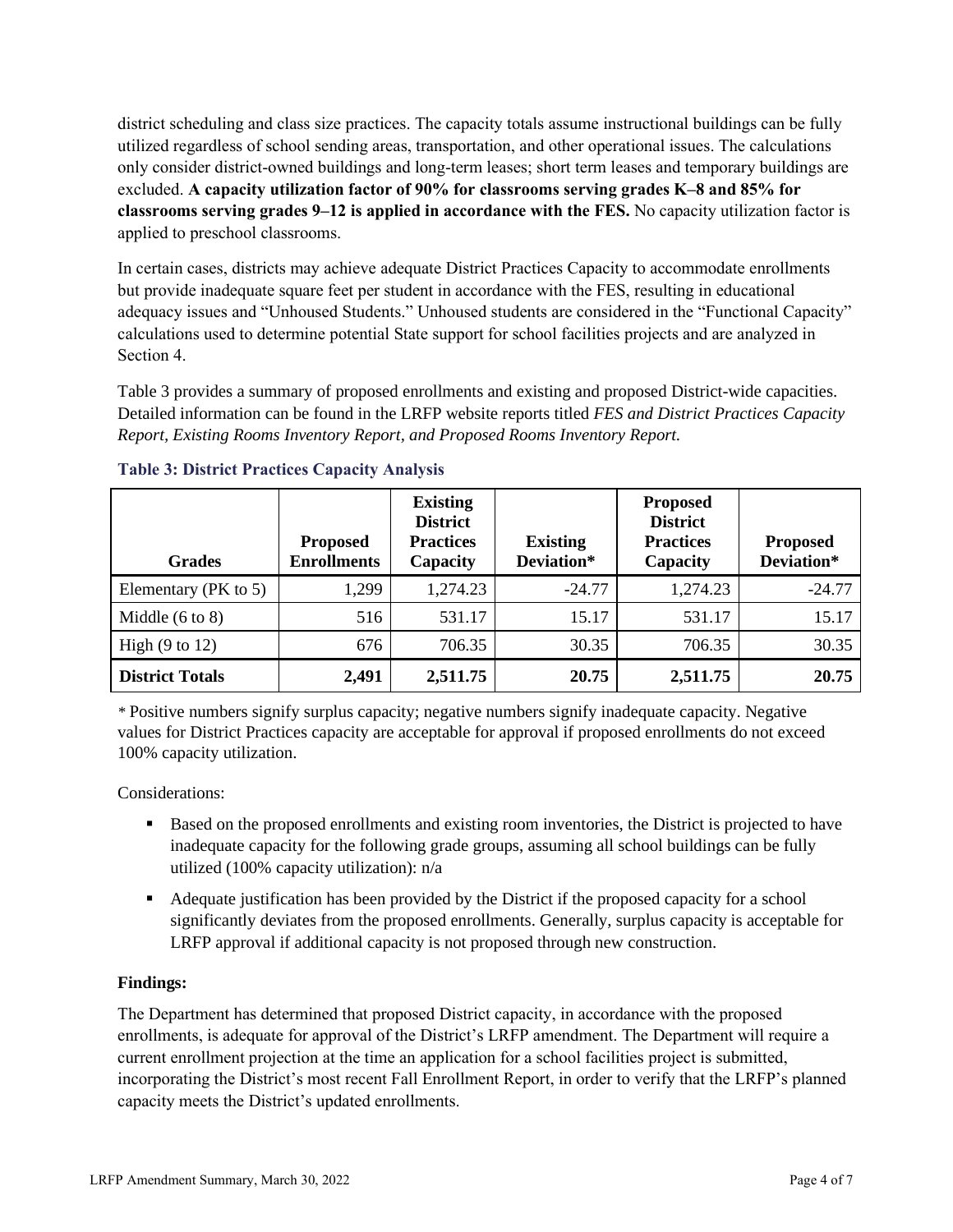## **4. New Construction Funding Eligibility**

*Functional Capacity* was calculated and compared to the proposed enrollments to provide a **preliminary estimate** of Unhoused Students and new construction funding eligibility. At this time, all proposed enrollments, including preschool, are considered eligible for funding. **A final determination will be made at the time of project application approval.**

*Functional Capacity* is the adjusted gross square footage of a school building *(total gross square feet minus excluded space)* divided by the minimum area allowance per full-time equivalent student for the grade level contained therein. *Unhoused Students* is the number of students projected to be enrolled in the District that exceeds the Functional Capacity of the District's schools pursuant to N.J.A.C. 6A:26-2.2(c). *Excluded Square Feet* includes (1) square footage exceeding the FES for any pre-kindergarten, kindergarten, general education, or self-contained special education classroom; (2) grossing factor square footage *(corridors, stairs, mechanical rooms, etc.)* that exceeds the FES allowance, and (3) square feet proposed to be demolished or discontinued from use. Excluded square feet may be revised during the review process for individual school facilities projects.

Table 4 provides a preliminary assessment of the Functional Capacity, Unhoused Students, and Estimated Maximum Approved Area for Unhoused Students for each FES grade group. The calculations exclude temporary facilities and short-term leased buildings. School buildings proposed for whole or partial demolition or reassignment to a non-school use are excluded from the calculations pending project application review. If a building is proposed to be reassigned to a different school, the square footage is applied to the proposed grades after reassignment. Buildings that are not assigned to a school are excluded from the calculations. Detailed information concerning the calculations can be found in the *Functional Capacity and Unhoused Students Report* and the *Excluded Square Footage Report.*

| Category                                     | PK/K to 5 | 6 to 8   | 9 to 12  | <b>Total</b> |
|----------------------------------------------|-----------|----------|----------|--------------|
| Eligible PK/K-12 Proposed Enrollments        | 1,299     | 516      | 676      |              |
| FES Area Allowance (SF/student)              | 125.00    | 134.00   | 151.00   |              |
| <b>Prior to Completion of Proposed Work:</b> |           |          |          |              |
| <b>Existing Gross Square Feet</b>            | 181,753   | 95,988   | 157,671  | 435,412      |
| <b>Adjusted Gross Square Feet</b>            | 178,494   | 94,265   | 154,951  | 427,710      |
| <b>Adjusted Functional Capacity</b>          | 1,427.92  | 712.54   | 1,026.16 |              |
| <b>Unhoused Students</b>                     | 0.00      | 0.00     | 0.00     |              |
| Est. Max. Area for Unhoused Students         | 0.00      | 0.00     | 0.00     |              |
| <b>After Completion of Proposed Work:</b>    |           |          |          |              |
| Gross Square Feet                            | 181,753   | 95,988   | 157,671  | 435,412      |
| New Gross Square Feet                        | $\Omega$  | $\Omega$ | $\Omega$ | $\Omega$     |
| <b>Adjusted Gross Square Feet</b>            | 178,494   | 94,265   | 154,951  | 427,710      |
| <b>Functional Capacity</b>                   | 1,427.92  | 712.54   | 1,026.16 |              |
| <b>Unhoused Students after Construction</b>  | 0.00      | 0.00     | 0.00     |              |
| Est. Max. Area Remaining                     | 0.00      | 0.00     | 0.00     |              |

#### **Table 4: Estimated Maximum Approved Area for Unhoused Students**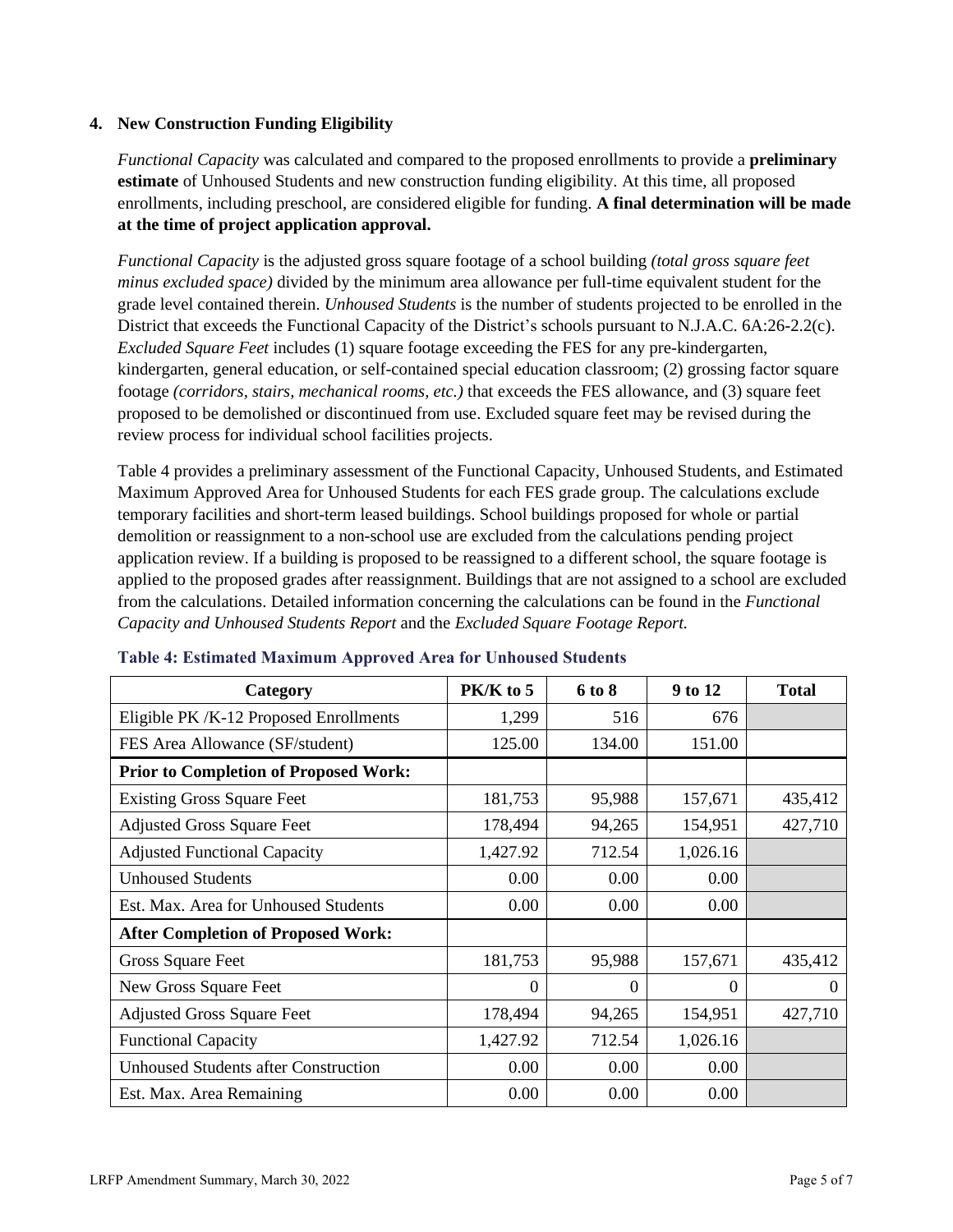Facilities used for non-instructional or non-educational purposes are ineligible for State support under the Act. However, projects for such facilities shall be reviewed by the Department to determine whether they are consistent with the District's LRFP and whether the facility, if it is to house students (full or part time) conforms to educational adequacy requirements. These projects shall conform to all applicable statutes and regulations.

Estimated costs represented in the LRFP by the District are for capital planning purposes only. The estimates are not intended to represent preliminary eligible costs or final eligible costs of approved school facilities projects.

Considerations:

- **•** The District does not have approved projects pending completion, as noted in Section 1, that impact the Functional Capacity calculations.
- The Functional Capacity calculations *exclude* square feet proposed for demolition or discontinuation for the following FES grade groups and school buildings pending a feasibility study and project review: n/a.
- Based on the preliminary assessment, the District has Unhoused Students prior to the completion of proposed work for the following FES grade groups: n/a.
- New construction is proposed for the following FES grade groups: n/a.
- Proposed new construction exceeds the estimated maximum area allowance for Unhoused Students prior to the completion of the proposed work for the following grade groups: n/a.
- **•** The District, based on the preliminary LRFP assessment, will not have Unhoused Students after completion of the proposed LRFP work. If the District is projected to have Unhoused Students, adequate justification has been provided to confirm educational adequacy in accordance with Section 6 of this determination.

# **Findings:**

Functional Capacity and Unhoused Students calculated in the LRFP are preliminary estimates. Preliminary Eligible Costs (PEC) and Final Eligible Costs (FEC) will be included in the review process for specific school facilities projects. A feasibility study undertaken by the District is required if building demolition or replacement is proposed per N.J.A.C. 6A:26-2.3(b)(10).

# **5. Proposed Work**

The District assessed program space, capacity, and physical plant deficiencies to determine corrective actions. Capital maintenance, or *"system actions,"* address physical plant deficiencies due to operational, building code, and /or life cycle issues. Inventory changes, or *"inventory actions,*" add, alter, or eliminate sites, site amenities, buildings, and/or rooms.

The Act (N.J.S.A. 18A:7G-7b) provides that all school facilities shall be deemed suitable for rehabilitation unless a pre-construction evaluation undertaken by the District demonstrates to the satisfaction of the Commissioner that the structure might pose a risk to the safety of the occupants even after rehabilitation or that rehabilitation is not cost-effective. Pursuant to N.J.A.C. 6A:26-2.3(b)(10), the Commissioner may identify school facilities for which new construction is proposed in lieu of rehabilitation for which it appears from the information presented that new construction is justified, provided, however, that for such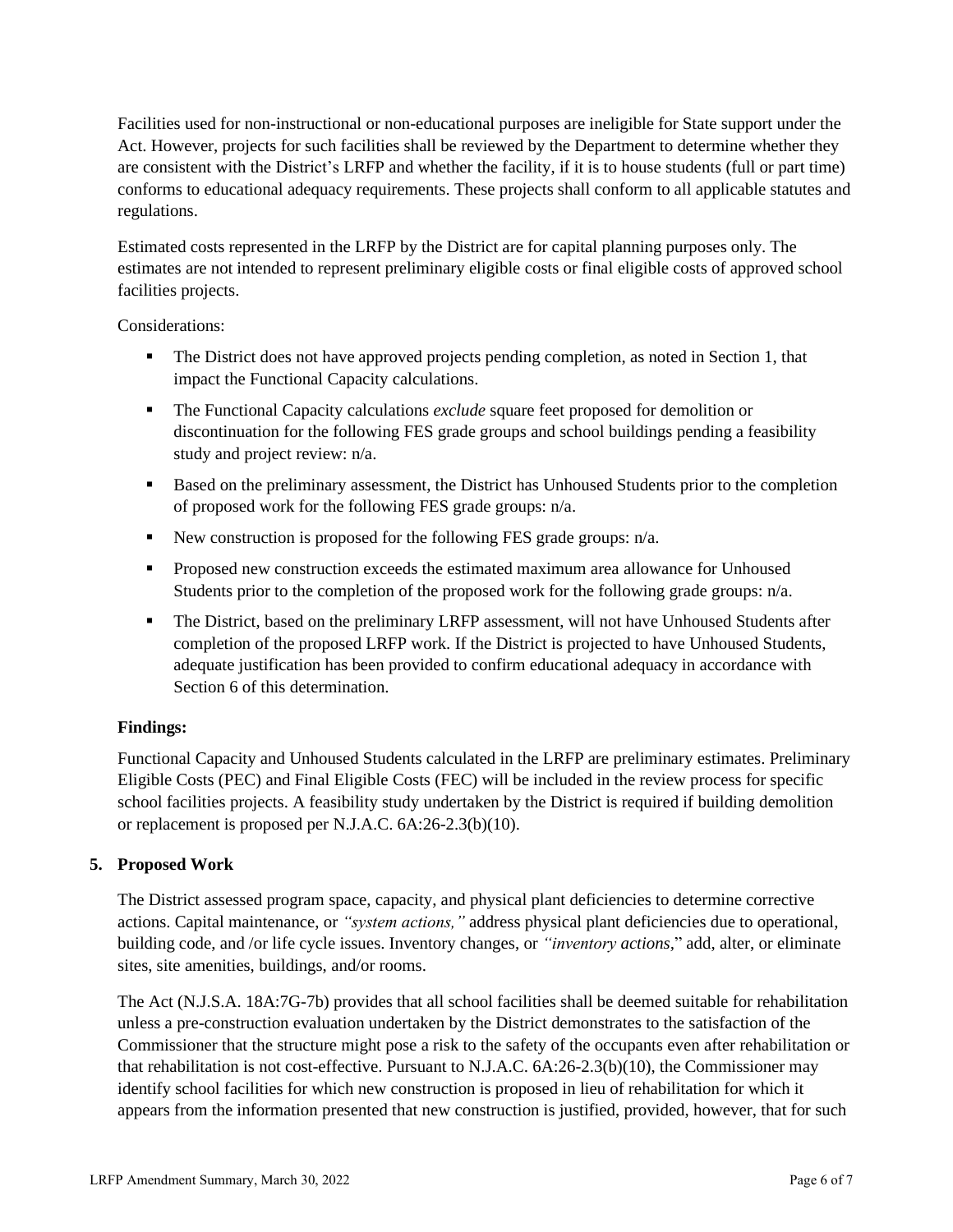school facilities so identified, the District must submit a feasibility study as part of the application for the specific school facilities project. The cost of each proposed building replacement is compared to the cost of additions or rehabilitation required to eliminate health and safety deficiencies and to achieve the District's programmatic model.

Table 5 lists the scope of work proposed for each school based on the building(s) serving their student population. Proposed inventory changes are described in the LRFP website reports titled *"School Asset Inventory Report and "Proposed Room Inventory Report."* Information concerning proposed systems work, or capital maintenance can be found in the "LRFP Systems Action Summary Report."

With the completion of the proposed work, the following schools are proposed to be eliminated: n/a; the following schools are proposed to be added: n/a.

| <b>Proposed Scope of Work</b>                                                                  | <b>Applicable Schools</b>                                                                                                                                                                                          |
|------------------------------------------------------------------------------------------------|--------------------------------------------------------------------------------------------------------------------------------------------------------------------------------------------------------------------|
| <b>Renovation only</b> (no new construction)                                                   |                                                                                                                                                                                                                    |
| System actions only (no inventory actions)                                                     | Beers Street School (060); Cove Road<br>School (070); Hazlet MS (105); Lillian Drive<br>School (085); Middle Road School (090);<br>Raritan HS (050); Raritan Valley School<br>$(095)$ ; Sycamore Drive ECC $(100)$ |
| Existing inventory actions only (no systems actions)                                           | n/a                                                                                                                                                                                                                |
| Systems and inventory changes                                                                  | n/a                                                                                                                                                                                                                |
| <b>New construction</b>                                                                        |                                                                                                                                                                                                                    |
| Building addition only (no systems actions)                                                    | n/a                                                                                                                                                                                                                |
| Renovation and building addition (system, existing<br>inventory, and new construction actions) | n/a                                                                                                                                                                                                                |
| New building on existing site                                                                  | Raritan HS (050) - Indoor Turf House and<br>Locker Room buildings                                                                                                                                                  |
| New building on new or expanded site                                                           | n/a                                                                                                                                                                                                                |
| <b>Site and building disposal</b> (in addition to above scopes)                                |                                                                                                                                                                                                                    |
| Partial building demolition                                                                    | n/a                                                                                                                                                                                                                |
| Whole building demolition                                                                      | n/a                                                                                                                                                                                                                |
| Site and building disposal or discontinuation of use                                           | n/a                                                                                                                                                                                                                |

#### **Table 5: School Building Scope of Work**

#### **Findings:**

The Department has determined that the proposed work is adequate for approval of the District's LRFP amendment. However, Department approval of proposed work in the LRFP does not imply the District may proceed with a school facilities project. The District must submit individual project applications with cost estimates for Department project approval. Both school facilities project approval and other capital project review require consistency with the District's approved LRFP.